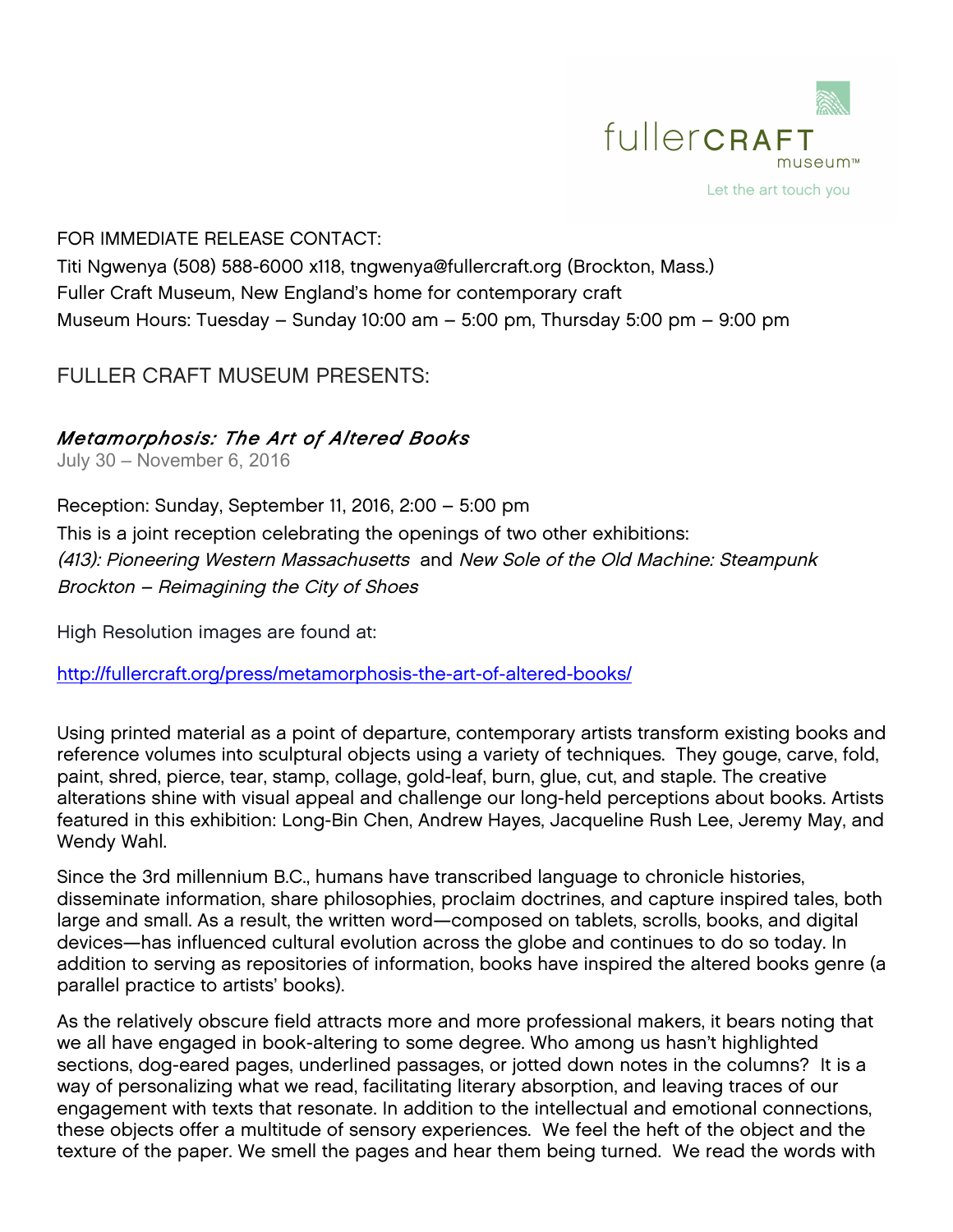our eyes or our fingertips glide across the braille. This holistic relationship with the printed word drives artists to give books new life, reincarnating them as sculptural objects.

Some of the earliest writings were considered altered books, due in part to the laborious process required. For example, Greek scrolls were often resurfaced for multiple uses, causing the prior texts to bleed through the resurfaced piece of parchment, thus rendering it a "palimpsest." But it was during the Victorian era that altered books became part of popular culture, as socialites compiled albums of images excised from catalogues or purchased as "scraps"—sheets of pictures intended to be cut up or placed in albums.

The mid-1960s were also pivotal to the altered books chronology. In 1966, British artist Tom Phillips transformed W. H. Mallock's work "A Human Document" into his own creation entitled *A Humament: A Treated Victorian Novel*. By painting over the original text with gouache, Phillips revealed a stream of text that, supported by his added images, offered a fresh narrative, thus transforming Mallock's conservative work into an irreverent tale of sex, misery, and bawdy dark humor. Phillips continues to alter his opus to this day, even sharing its ongoing metamorphosis via his website and a Humament app.

Today the field of altered books is positioned within a complex cultural landscape. As information is increasingly digitized, the threat of extinction for printed media looms. Are books becoming a thing of the past? Already we have witnessed encyclopedias, dictionaries, and thesauruses become relics of reference. As more and more readers opt to download their news, magazines, and novels onto electronic devices, the threat of obsolescence is real. And one that is not likely to wane.

The five individuals featured in *Metamorphosis: The Art of Altered Books* raise questions about this cultural evolution and the shifting ways in which we choose to receive information. Calling upon a range of techniques and inspirations, they defy our expectations with remarkable diversity in scale, color, subject matter, and media treatment. For some, the work is closely tied to the content of the source publications. For others, the book is simply raw material used to investigate formal concerns or to develop new narratives with no correlation between the author's subject matter and the final creative output. Some sculptures visibly display the original text and images, while others obscure the text to the point of illegibility. In all cases, the creations stand as pathways to discover the expressive potential of these commonplace objects.

#### About the Artists

Long-Bin Chen, a New York artist, carves outdated reference material—phone books, dictionaries, magazines—into figurative sculptures. Self-taught in wood carving, Chen uses carpenters' tools to recontextualize his remarkable forms, including chainsaws, drills, band saws, sanders, nail guns, and scissors. This process yields remarkable work that at first glance appears to be made out of stone, rather than soft, fragile pages.

Chen's bust series sparks connections between Eastern and Western cultures. In particular, Chen's Buddhas represent the heads of ancient statues that were looted from Asia and sold to Western museums and collectors. By carving the symbolic busts from phone books listing thousands of residents, Chen amasses symbolic armies of protectors in the art objects.

Andrew Hayes uses the strong aesthetic marriage of book pages and forged steel to address the formal possibilities of the material. Using mostly discarded or donated books sourced near his home in North Carolina, Hayes pays no heed to literary content, choosing to focus solely on formal concerns of scale, color, form, mass, and malleability. Once the pages are removed from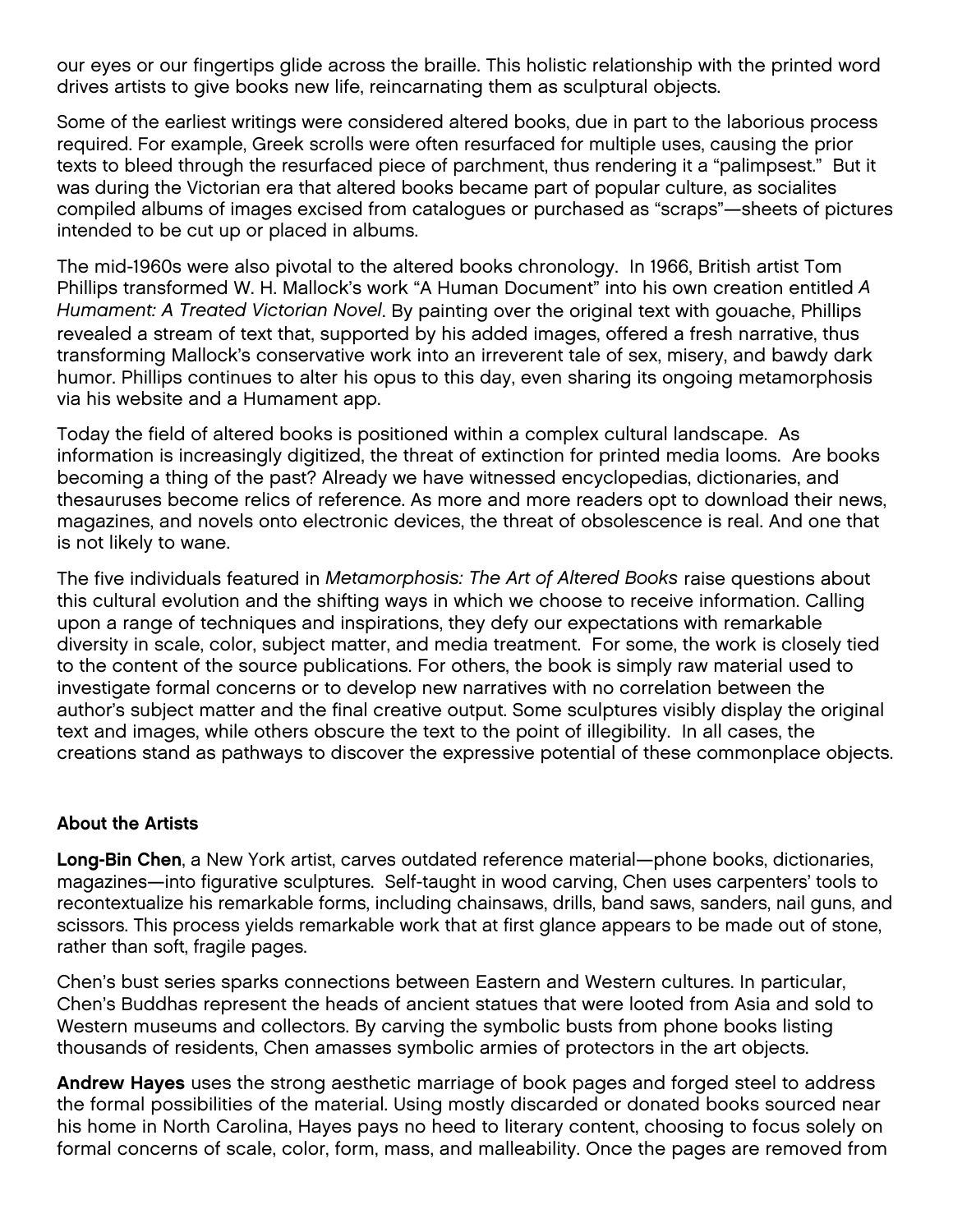the binding, the intrinsic form emerges. He then cold-forms the steel to further develop the overall structure and hold the pages in place. Through these passages, Hayes composes a graceful yet powerful interplay of hard and soft, movement and rigidity, permanence and ephemerality.

Hawaiian artist Jacqueline Rush Lee defies our expectations of what books can and should be with her fecund meditations on nature and permanence. With a deft hand, Lee explores the material possibilities, drawing parallels between the life cycles of books and those of humans through forms found in nature—a blossoming flower, an anatomical cross section, a decaying tree stump. To preserve the sculptures, Lee kiln-fires them at high temperatures to achieve a petrified state, thus infusing one final narrative, one last gesture to honor the object and give it a lasting lease on life.

Jewelry maker Jeremy May mines the narrative content and physical material of books to create body adornments rife with meaning. May's rings, bracelets, earrings, necklaces, and brooches are designed to visually reflect the meaning of the books through formal elements of color, form, proportion, and format.

London-based May begins his process by reading each book he intends to transform. It is his way of honoring the original work before carving into the text. Once he's decided on the form that will best embody the subject matter, he cuts the shape into the book, one page at a time. The resulting page stacks are laminated with additional recycled colored paper before being polished to a high shine. As a lovely accompaniment, the excavated space in the original book serves as a safe resting place for each piece when not being worn.

Books offer endless creative possibilities, many of which are central to **Wendy Wahl's** practice. Based in Rhode Island, Wahl works with thousands of key pages from discarded volumes of the Encyclopedia Britannica, the World Book, and the Columbia Dictionary, refashioning them into crossroads of nature and culture. She probes the lasting and unbreakable relationship between our species and the written word, whether it be reading, writing, or publishing. By working with the cultural artifacts that fuel her practice, Wahl both honors and elevates the printed text and its physicality.

Fuller Craft Museum is honored to present the works of these talented artists. We are fortunate to bring them together at exciting junctures in their careers and during this critical point in altered books evolution. As our ingestion of the printed word continues to shift, the future of the genre will remain firmly on our radar.

#### Current Exhibitions at Fuller Craft

Metamorphosis: The Art of Altered Books July 30 – November 6, 2016

2016 Biennial Members Exhibition June 25 – September 18, 2016

The Faces of Politics: In/Tolerance April 16 – August 21, 2016

Paper and Blade: Modern Paper Cutting February 20 – July 31, 2016

#### Coming Soon to Fuller Craft